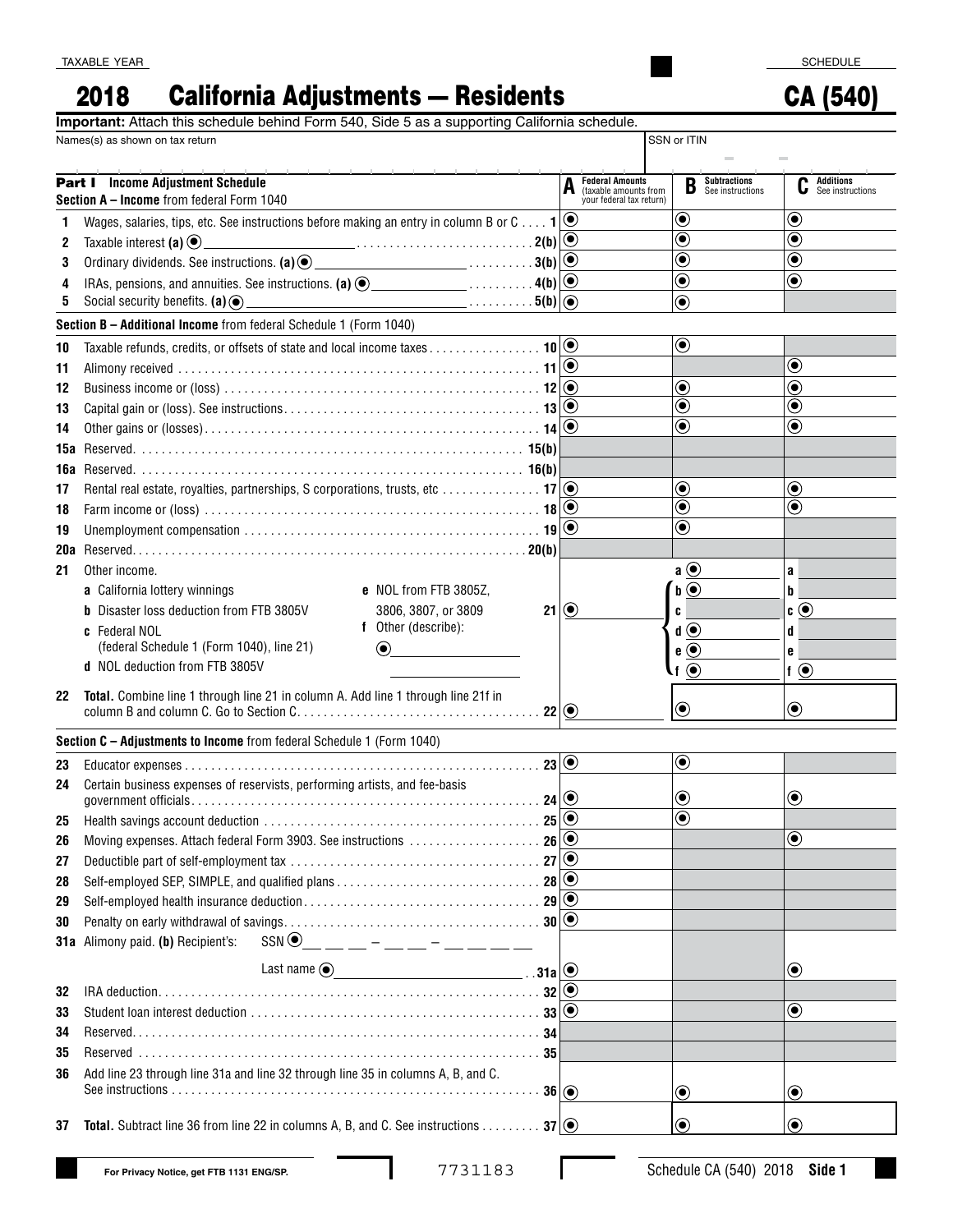|    | <b>Part II</b> Adjustments to Federal Itemized Deductions                                                              |                          | Federal Amounts<br>(from federal Schedule A<br>(Form 1040)) | B                             | <b>Subtractions</b><br>See instructions |                              | <b>Additions</b><br>See instructions |  |
|----|------------------------------------------------------------------------------------------------------------------------|--------------------------|-------------------------------------------------------------|-------------------------------|-----------------------------------------|------------------------------|--------------------------------------|--|
|    | Check the box if you did NOT itemize for federal but will itemize for California $\odot$                               |                          |                                                             |                               |                                         |                              |                                      |  |
|    | <b>Medical and Dental Expenses</b>                                                                                     |                          |                                                             |                               |                                         |                              |                                      |  |
| 1. | $\blacksquare$                                                                                                         |                          |                                                             |                               |                                         |                              |                                      |  |
| 2  |                                                                                                                        |                          |                                                             |                               |                                         |                              |                                      |  |
| 3  |                                                                                                                        |                          |                                                             |                               |                                         |                              |                                      |  |
| 4  |                                                                                                                        |                          |                                                             |                               |                                         |                              |                                      |  |
|    | <b>Taxes You Paid</b>                                                                                                  |                          |                                                             |                               |                                         |                              |                                      |  |
|    | <b>5a</b> State and local income tax or general sales taxes. $\ldots \ldots \ldots \ldots \ldots \ldots \ldots \ldots$ |                          |                                                             | $\odot$                       |                                         |                              |                                      |  |
|    |                                                                                                                        |                          |                                                             |                               |                                         |                              |                                      |  |
| 5c |                                                                                                                        |                          |                                                             |                               |                                         |                              |                                      |  |
| 5d |                                                                                                                        |                          |                                                             |                               |                                         |                              |                                      |  |
|    | 5e Enter the smaller of line 5d or \$10,000 (\$5,000 if married filing separately) in column A.                        |                          |                                                             |                               |                                         |                              |                                      |  |
|    |                                                                                                                        |                          |                                                             |                               |                                         |                              |                                      |  |
|    | $5e$ $\odot$<br>Enter the difference from line 5d and line 5e, column A in line 5e, column C                           |                          |                                                             | $\bf \odot$                   |                                         | $\bf \odot$                  |                                      |  |
| 6  |                                                                                                                        |                          |                                                             | $\textcolor{blue}{\bullet}$   |                                         |                              |                                      |  |
| 7  |                                                                                                                        |                          |                                                             | $\odot$                       |                                         | $\odot$                      |                                      |  |
|    | <b>Interest You Paid</b>                                                                                               |                          |                                                             |                               |                                         |                              |                                      |  |
| 8a | Home mortgage interest and points reported to you on Form 1098. 8a   .                                                 |                          |                                                             |                               |                                         | $\odot$                      |                                      |  |
| 8b |                                                                                                                        |                          |                                                             |                               |                                         | $\bf{(\bullet)}$             |                                      |  |
| 8c |                                                                                                                        | $\left( \bullet \right)$ |                                                             |                               |                                         | $\overline{\bullet}$         |                                      |  |
| 8d |                                                                                                                        |                          |                                                             |                               |                                         |                              |                                      |  |
| 8e |                                                                                                                        |                          |                                                             |                               |                                         | $\bf{(\bullet)}$             |                                      |  |
| 9  |                                                                                                                        |                          |                                                             | $\bf \odot$                   |                                         | $\textcolor{blue}{\bullet}$  |                                      |  |
| 10 |                                                                                                                        |                          |                                                             | $\textcircled{\small\bullet}$ |                                         | $\odot$                      |                                      |  |
|    | <b>Gifts to Charity</b>                                                                                                |                          |                                                             |                               |                                         |                              |                                      |  |
| 11 |                                                                                                                        |                          |                                                             | $\bigcirc$                    |                                         | $\textcolor{blue}{\bullet}$  |                                      |  |
| 12 |                                                                                                                        |                          |                                                             | $\overline{\circ}$            |                                         | $\widehat{\bullet}$          |                                      |  |
| 13 |                                                                                                                        |                          |                                                             | $\overline{\bullet}$          |                                         | $\overline{\mathbf{\Theta}}$ |                                      |  |
| 14 |                                                                                                                        |                          |                                                             | $\overline{\mathbf{O}}$       |                                         | $\circledbullet$             |                                      |  |
|    | <b>Casualty and Theft Losses</b>                                                                                       |                          |                                                             |                               |                                         |                              |                                      |  |
| 15 | Casualty or theft loss(es) (other than net qualified disaster losses). Attach federal                                  |                          |                                                             |                               |                                         |                              |                                      |  |
|    |                                                                                                                        | $15$ $\odot$             |                                                             | $\bf \odot$                   |                                         | $\bf \odot$                  |                                      |  |
|    | <b>Other Itemized Deductions</b>                                                                                       |                          |                                                             |                               |                                         |                              |                                      |  |
| 16 |                                                                                                                        |                          |                                                             | $\boldsymbol{\copyright}$     |                                         | $\boldsymbol{\copyright}$    |                                      |  |
| 17 |                                                                                                                        | $  \odot$                |                                                             | $\overline{\bullet}$          |                                         | $\bf{(\bullet)}$             |                                      |  |
|    |                                                                                                                        |                          |                                                             |                               |                                         |                              |                                      |  |
| 18 | Total Adjustments to Federal Itemized Deductions. Combine line 17 column A less column B plus column C                 |                          |                                                             |                               | $\odot$ 18                              |                              |                                      |  |

I